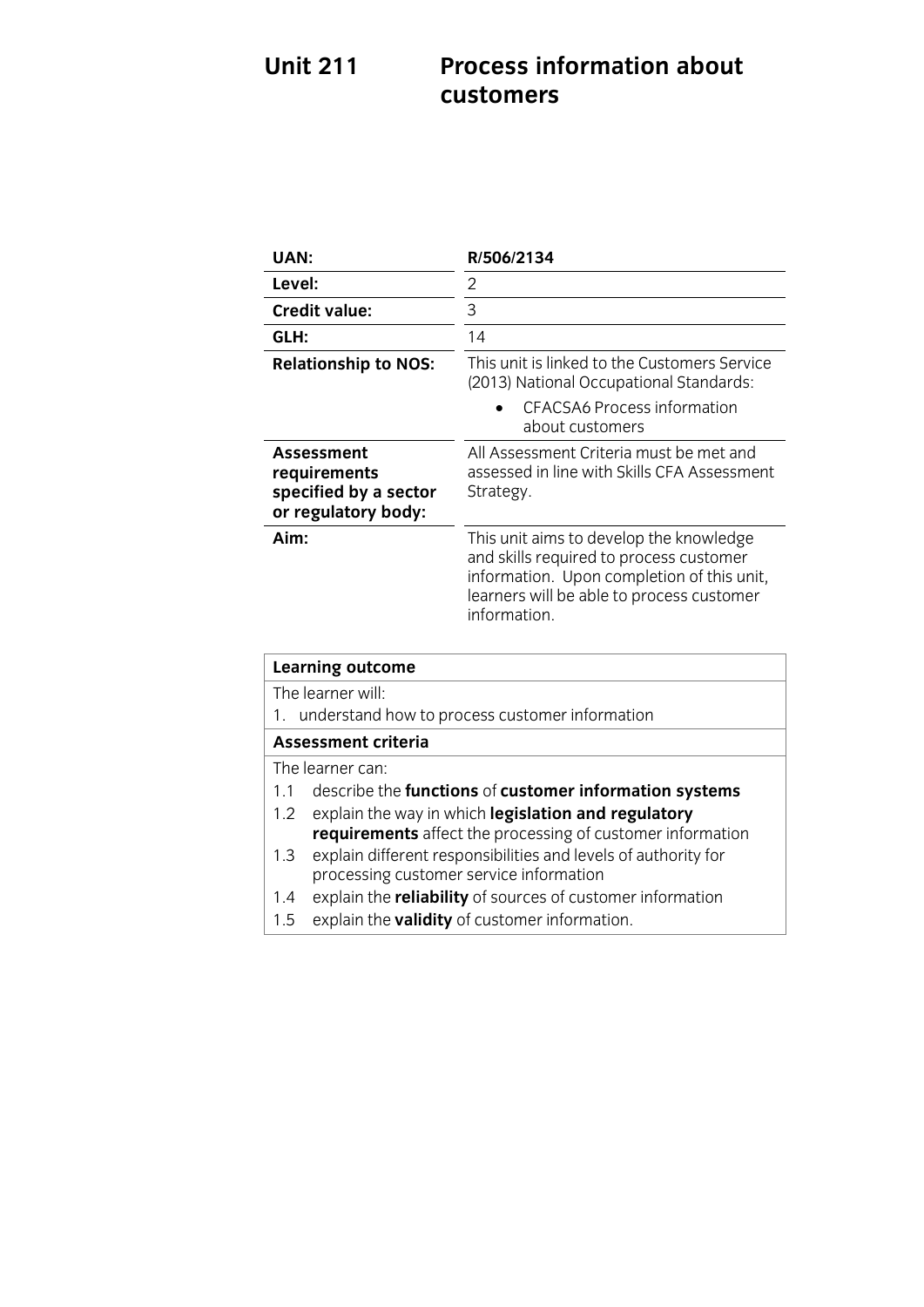## **Assessment guidance**

 $eg$  $\overline{a}$ 

- retain customer information
- manage information
- engage/make contact with customers
- create reports.

- **Customer relationship manufacturers** 
	- customer relationship management system (CRM)
	- management information system

- **Legislation Act**<br> **Legislation Act**<br> **Legislation Act**<br> **Legislation Act** 
	- Principles of Data Protection Act
	- Equality Act
	- internal policies and procedures

- up to date
	- checked and confirmed
	- accurate

## Validity:

Checking information is authentic/genuine Checking information is authentic/genuine

- **Evidence may be supplied by:**<br> **e** professional discussion
	- questioning
	- reflective accounts

## **Learning outcome**<br>The learner will:

2. be able to process customer information

## Assessment criteria

The learner can:

- 2.1 record information about customers in line with **organisational** standards and procedures
- 2.2 keep customer information up to date
- 2.3 respond to requests for customer information from **authorised people** in a timely manner
- **people** in a timely manner 2.4 retrieve customer information that meets the requirements of the requirements of the request<br>2.5 supply customer information in a format appropriate for the
- recipient
- 2.6 adhere to organisational policies and procedures, legal and **ethical requirements** when processing customer information **ethical requirements** when processing customer information.